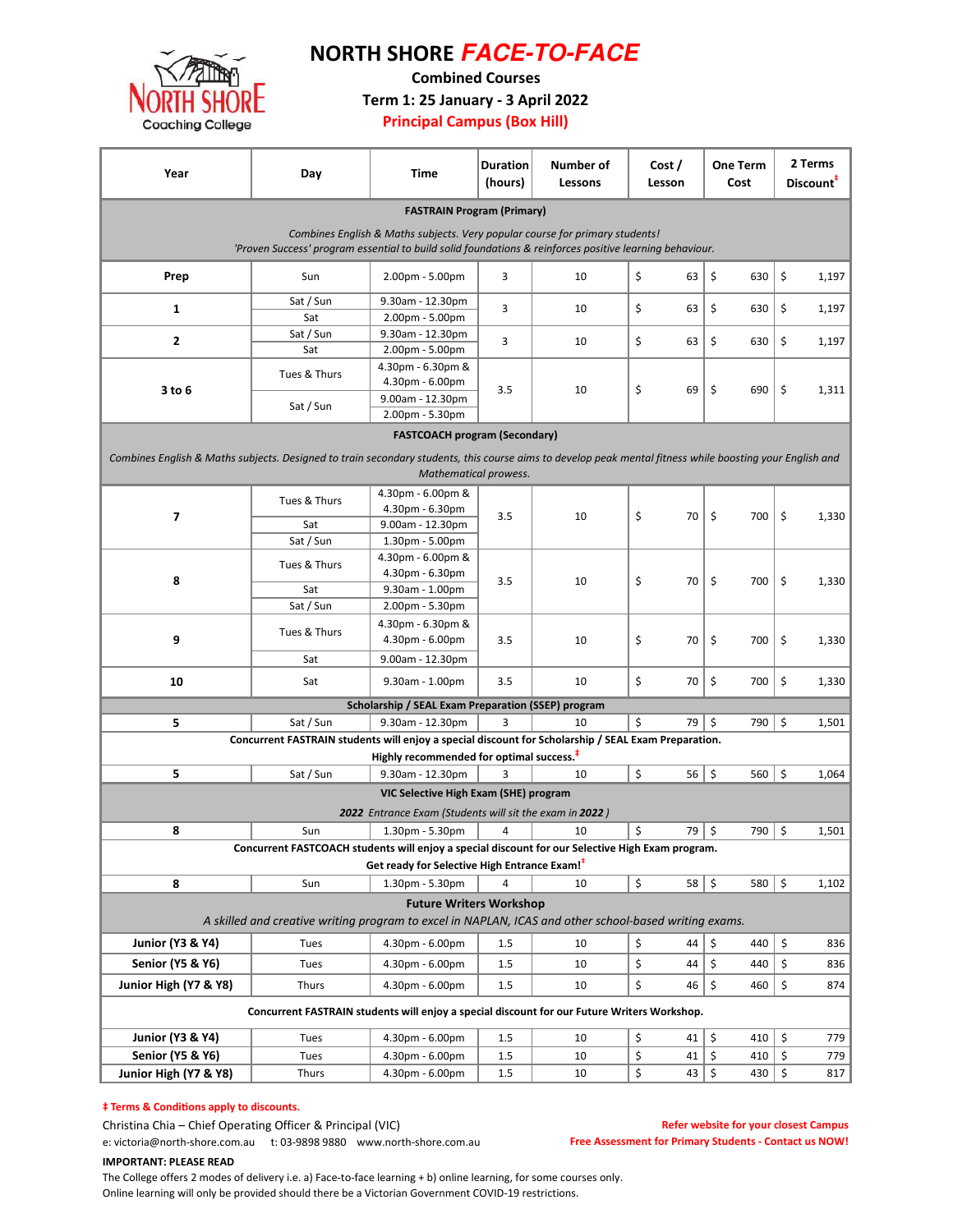

## FACE-TO-FACE: Principal Campus (Box Hill)

## Single Subjects Term 1: 25 January - 3 April 2022

| Year                                                                                                                                  | Subject                        | Day       | Time                                                                      | <b>Duration</b><br>(Hours) | <b>Number</b><br>of<br>Lessons | Cost / Lesson | <b>One Term</b><br>Cost                                                                                              | 2 Terms<br>Discount <sup>#</sup> |  |
|---------------------------------------------------------------------------------------------------------------------------------------|--------------------------------|-----------|---------------------------------------------------------------------------|----------------------------|--------------------------------|---------------|----------------------------------------------------------------------------------------------------------------------|----------------------------------|--|
|                                                                                                                                       |                                |           | Primary (Prep to Year 6)                                                  |                            |                                |               |                                                                                                                      |                                  |  |
| Prep                                                                                                                                  | <b>English</b>                 | Sun       | 3.30pm - 5.00pm                                                           | 1.5                        | 10                             | \$<br>49      | \$<br>490                                                                                                            | \$<br>931                        |  |
|                                                                                                                                       | <b>Maths / General Ability</b> | Sun       | 2.00pm - 3.30pm                                                           |                            |                                |               |                                                                                                                      |                                  |  |
|                                                                                                                                       | <b>English</b>                 | Sat / Sun | 9.30am - 11.00am                                                          | 1.5                        | 10                             |               |                                                                                                                      |                                  |  |
| $\mathbf 1$                                                                                                                           |                                | Sat       | 3.30pm - 5.00pm                                                           |                            |                                | \$<br>49      | \$<br>490                                                                                                            | \$<br>931                        |  |
|                                                                                                                                       | <b>Maths / General Ability</b> | Sat / Sun | 11.00am - 12.30pm                                                         |                            |                                |               |                                                                                                                      |                                  |  |
|                                                                                                                                       |                                | Sat       | 2.00pm - 3.30pm                                                           |                            |                                |               |                                                                                                                      |                                  |  |
| $\mathbf 2$                                                                                                                           | English                        | Sat / Sun | 9.30am - 11.00am                                                          | 1.5                        | 10                             |               |                                                                                                                      |                                  |  |
|                                                                                                                                       |                                | Sat       | 3.30pm - 5.00pm                                                           |                            |                                | \$<br>49      | \$<br>490                                                                                                            | \$<br>931                        |  |
|                                                                                                                                       | <b>Maths / General Ability</b> | Sat / Sun | 11.00am - 12.30pm                                                         |                            |                                |               |                                                                                                                      |                                  |  |
|                                                                                                                                       |                                | Sat       | 2.00pm - 3.30pm                                                           |                            |                                |               |                                                                                                                      |                                  |  |
|                                                                                                                                       | <b>English</b>                 | Tues      | 4.30pm - 6.30pm                                                           | 2                          | 10                             |               |                                                                                                                      |                                  |  |
|                                                                                                                                       |                                |           | 9.00am - 11.00am                                                          |                            |                                | \$<br>55      | \$<br>550                                                                                                            | \$<br>1,045                      |  |
| 3 to 6                                                                                                                                |                                | Sat / Sun | 3.30pm - 5.30pm                                                           |                            |                                |               |                                                                                                                      |                                  |  |
|                                                                                                                                       |                                | Thurs     | 4.30pm - 6.00pm                                                           |                            |                                |               |                                                                                                                      |                                  |  |
|                                                                                                                                       | <b>Maths / General Ability</b> |           | 11.00am - 12.30pm                                                         | 1.5                        | 10                             | \$<br>51      | \$<br>510                                                                                                            | \$<br>969                        |  |
|                                                                                                                                       |                                | Sat / Sun | 2.00pm - 3.30pm                                                           |                            |                                |               |                                                                                                                      |                                  |  |
|                                                                                                                                       |                                |           | Secondary (Year 7 to 10)                                                  |                            |                                |               |                                                                                                                      |                                  |  |
|                                                                                                                                       | <b>English</b>                 | Tues      | 4.30pm - 6.00pm                                                           | 1.5                        | 10                             |               |                                                                                                                      |                                  |  |
|                                                                                                                                       |                                | Sat       | 11.00am - 12.30pm                                                         |                            |                                | \$<br>51      | \$<br>510                                                                                                            | \$<br>969                        |  |
| $\overline{\mathbf{z}}$                                                                                                               |                                | Sat / Sun | 3.30pm - 5.00pm                                                           |                            |                                |               |                                                                                                                      |                                  |  |
|                                                                                                                                       | Maths / Science                | Thurs     | 4.30pm - 6.30pm                                                           | $\overline{2}$             | 10                             | \$<br>56      |                                                                                                                      |                                  |  |
|                                                                                                                                       |                                | Sat       | 9.00am - 11.00am                                                          |                            |                                |               |                                                                                                                      | 1,064                            |  |
|                                                                                                                                       |                                | Sat / Sun | 1.30pm - 3.30pm                                                           |                            |                                |               |                                                                                                                      |                                  |  |
| Includes bonus material - Selective High Trial Exams for English & Maths!                                                             |                                |           |                                                                           |                            |                                |               |                                                                                                                      |                                  |  |
|                                                                                                                                       |                                |           |                                                                           | 1.5                        | 10                             |               |                                                                                                                      |                                  |  |
| Tues<br>4.30pm - 6.00pm<br><b>English</b><br>Sat<br>9.30am - 11.00am<br>Sat / Sun<br>2.00pm - 3.30pm<br>8<br>Thurs<br>4.30pm - 6.30pm |                                |           |                                                                           |                            |                                | \$<br>51      |                                                                                                                      | 969                              |  |
|                                                                                                                                       |                                |           |                                                                           |                            |                                |               |                                                                                                                      |                                  |  |
|                                                                                                                                       | Maths / Science                | Sat       | 11.00am - 1.00pm                                                          | $\overline{2}$             | 10                             | \$<br>56      |                                                                                                                      | 1,064                            |  |
|                                                                                                                                       |                                | Sat / Sun | 3.30pm - 5.30pm                                                           |                            |                                |               |                                                                                                                      |                                  |  |
|                                                                                                                                       |                                |           | Includes bonus material - Selective High Trial Exams for English & Maths! |                            |                                |               | \$<br>\$<br>560<br>\$<br>510<br>\$<br>\$<br>560<br>\$<br>\$<br>\$<br>510<br>\$<br>560   \$<br>\$<br>510<br>\$<br>560 |                                  |  |
|                                                                                                                                       |                                | Thurs     | 4.30pm - 6.00pm                                                           |                            |                                |               |                                                                                                                      |                                  |  |
|                                                                                                                                       | <b>English</b>                 | Sat       | 11.00am - 12.30pm                                                         | 1.5                        | 10                             | \$<br>51      |                                                                                                                      | 969                              |  |
| 9                                                                                                                                     | Maths                          | Tues      | 4.30pm - 6.30pm                                                           | $\overline{2}$             | 10                             | \$<br>56      |                                                                                                                      | 1,064                            |  |
|                                                                                                                                       |                                | Sat       | 9.00am - 11.00am                                                          |                            |                                |               |                                                                                                                      |                                  |  |
| 10                                                                                                                                    | <b>English</b>                 | Sat       | 9.30am - 11.00am                                                          | 1.5                        | 10                             | \$<br>51      |                                                                                                                      | \$<br>969                        |  |
|                                                                                                                                       | Maths                          | Sat       | 11.00am - 1.00pm                                                          | $\overline{2}$             | 10                             | \$<br>56      |                                                                                                                      | \$<br>1,064                      |  |
|                                                                                                                                       |                                |           | <b>VCE Success Series courses</b>                                         |                            |                                |               |                                                                                                                      |                                  |  |
|                                                                                                                                       | <b>Mathematical Methods</b>    | Sun       | 9.00am - 11.00am                                                          |                            |                                |               |                                                                                                                      |                                  |  |
| <b>Units 1 &amp; 2</b>                                                                                                                |                                | Thurs     | 4.30pm - 6.30pm                                                           |                            |                                |               |                                                                                                                      |                                  |  |
|                                                                                                                                       | Chemistry                      | Sun       | 11.00am - 1.00pm                                                          | $\overline{2}$             |                                |               | 560                                                                                                                  | \$<br>1,064                      |  |
|                                                                                                                                       | <b>Mathematical Methods</b>    | Sun       | 11.00am - 1.00pm                                                          |                            | 10                             | \$<br>56   \$ |                                                                                                                      |                                  |  |
| <b>Units 3 &amp; 4</b>                                                                                                                | Chemistry                      | Sun       | 9.00am - 11.00am                                                          |                            |                                |               |                                                                                                                      |                                  |  |

 $‡$  Terms & Conditions apply to discounts.

Christina Chia – Chief Operating Officer & Principal (VIC) e: victoria@north-shore.com.au t: 03-9898 9880 www.north-shore.com.au IMPORTANT: PLEASE READ

Refer website for your closest Campus Free Assessment for Primary Students - Contact us NOW!

The College offers 2 modes of delivery i.e. a) Face-to-face learning + b) online learning, for some courses only. Online learning will only be provided should there be a Victorian Government COVID-19 restrictions.